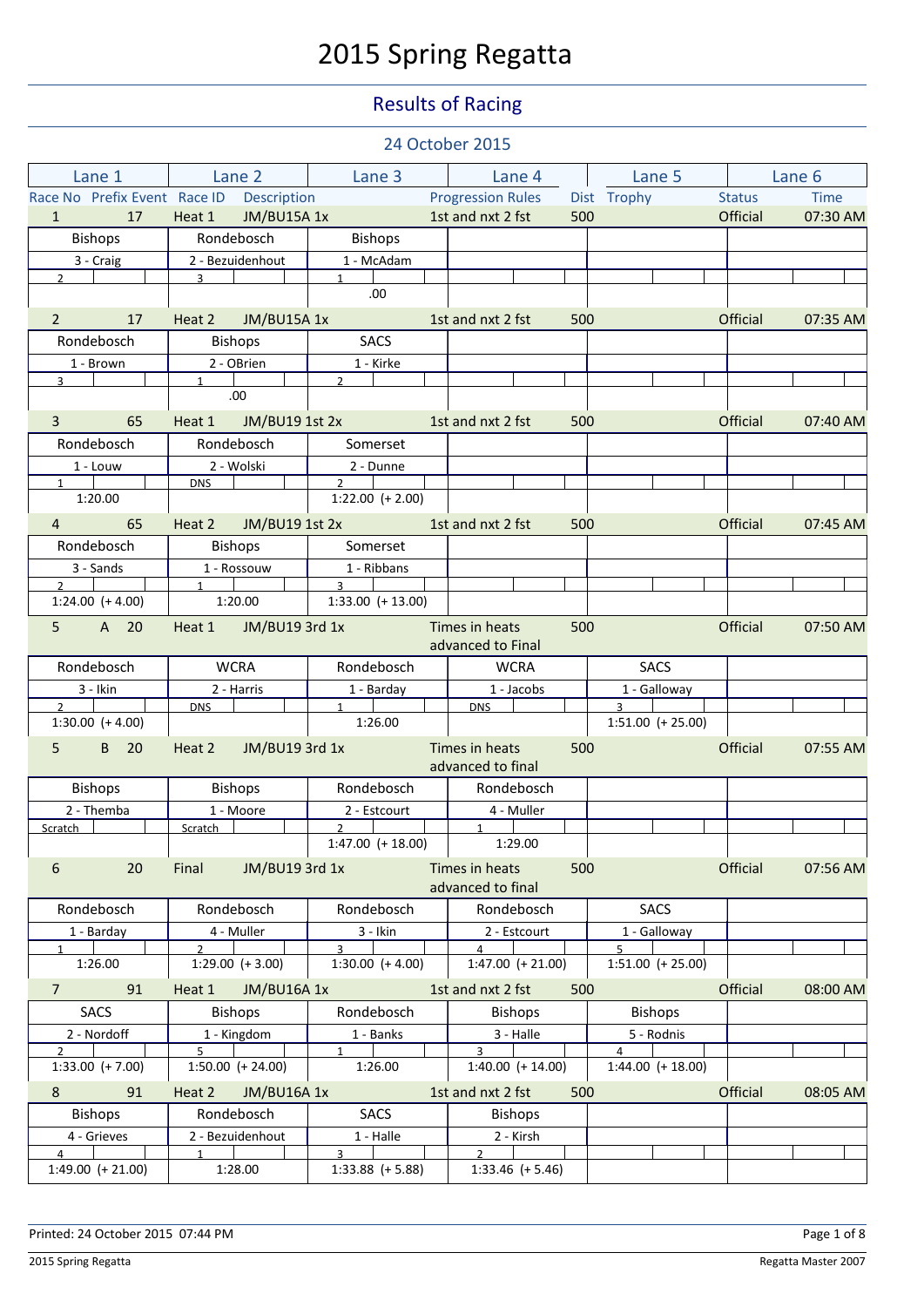| Lane 1                               | Lane 2 Lane 3                                           |                                         | Lane 4                               | Lane 5                                | Lane 6                |  |
|--------------------------------------|---------------------------------------------------------|-----------------------------------------|--------------------------------------|---------------------------------------|-----------------------|--|
|                                      | Race No Prefix Event Race ID Description                | Progression Rules Dist Trophy           |                                      |                                       | Time<br><b>Status</b> |  |
| 9<br>19B                             | Final                                                   | <b>Womans Mast 2x</b>                   | Final Only<br>500                    |                                       | Official<br>08:10 AM  |  |
| Alfreds                              |                                                         |                                         |                                      |                                       |                       |  |
| 1 - Jobson                           |                                                         |                                         |                                      |                                       |                       |  |
| $1 \qquad \qquad .00$<br>1:32.00     |                                                         |                                         |                                      |                                       |                       |  |
| 9<br>$\overline{2}$                  | Final<br>WA 2x                                          |                                         | <b>Straight Final</b><br>500         |                                       | Official              |  |
|                                      | <b>WCRA</b>                                             | Somerset                                |                                      |                                       | 08:10 AM              |  |
|                                      |                                                         |                                         |                                      |                                       |                       |  |
|                                      | 1 - Layman<br><b>DNS</b>                                | 1 - Rahmann<br>$1 \quad$                |                                      |                                       |                       |  |
|                                      |                                                         | 1:51.00                                 |                                      |                                       |                       |  |
| 12<br>10                             | Final JM/BU19 3rd 2x                                    |                                         | <b>Straight Final</b><br>500         |                                       | Official<br>08:15 AM  |  |
| <b>Grassy Park</b>                   | <b>WCRA</b>                                             | <b>Grassy Park</b>                      | Rondebosch                           | <b>Grassy Park</b>                    |                       |  |
| 1 - Adams                            | 1 - Harris                                              | 2 - Freese                              | 2 - Hatton                           | 3 - Arendse                           |                       |  |
| $1 \quad  $<br>1:29.35               | $\overline{2}$ and $\overline{2}$<br>$1:37.18 (+ 7.83)$ | $5^{\circ}$<br>$2:08.63$ (+ 39.28)      | $\overline{4}$<br>$2:07.10 (+37.75)$ | $\overline{3}$<br>$1:57.15 (+ 27.80)$ |                       |  |
|                                      |                                                         |                                         |                                      |                                       |                       |  |
| $11$ 4                               | Heat 1 JM/BU19 1st 1x                                   |                                         | 1st and nxt 2 fst<br>500             |                                       | Official<br>08:20 AM  |  |
| Rondebosch                           | Rondebosch                                              | Bishops                                 | Somerset                             | Somerset                              |                       |  |
| 2 - Louw<br>$1 \quad \blacksquare$   | 3 - Wolski<br>$2^{\circ}$                               | 2 - Wellmann<br>$\overline{\mathbf{3}}$ | 3 - Dunne<br><b>DNS</b>              | 4 - Paine<br><b>DNS</b>               |                       |  |
| 1:22.53                              | $1:23.01 (+.48)$                                        | $1:26.34 (+3.81)$                       |                                      |                                       |                       |  |
| 12<br>$\overline{4}$                 | Heat 2 JM/BU19 1st 1x                                   |                                         | 1st and nxt 2 fst<br>500             |                                       | Official<br>08:25 AM  |  |
| Somerset                             | Rondebosch                                              | <b>Bishops</b>                          | Somerset                             | Bishops                               |                       |  |
| 2 - Ribbans                          | 1 - Daffarn                                             | 1 - Kode                                | 1 - Burger                           | 3 - Gruber                            |                       |  |
| <b>DNS</b>                           | $1 \quad \blacksquare$                                  | $3^{\circ}$                             | <b>DNS</b>                           | $2^{\circ}$                           |                       |  |
|                                      | 1:23.37                                                 | $1:31.96 (+ 8.59)$                      |                                      | $1:27.09$ (+ 3.72)                    |                       |  |
| $\mathbf{1}$<br>13                   | Final JM/BU15A 4x+                                      |                                         | <b>Straight Final</b><br>500         |                                       | Official<br>08:30 AM  |  |
| Rondebosch                           | SACS                                                    | Bishops                                 | <b>Bishops</b>                       |                                       |                       |  |
| 1 - Brown<br>$\overline{4}$          | 1 - Kirke<br>$2 \left  \right $                         | 1 - Beaumont<br>$\mathbf 1$             | 2 - Deans<br>$3 \mid$                |                                       |                       |  |
| $1:34.51 (+ 6.23)$                   | $1:29.56 (+ 1.28)$                                      | 1:28.28                                 | $1:30.03$ (+ 1.75)                   |                                       |                       |  |
| 14<br>5 <sup>5</sup>                 | Final JM/BU16A 2-                                       |                                         | <b>Straight Final</b><br>500         |                                       | Official<br>08:35 AM  |  |
| Bishops                              | Bishops                                                 | Bishops                                 | <b>SACS</b>                          |                                       |                       |  |
| 3 - Bromley                          | 2 - Jefferey                                            | 1 - Graham                              | 1 - Halle                            |                                       |                       |  |
| $\overline{4}$                       | $\mathbf{1}$                                            | $\mathcal{P}$                           | $\overline{3}$                       |                                       |                       |  |
| $1:32.56 (+ 7.02)$                   | 1:25.54                                                 | $1:25.97 (+.43)$                        | $1:27.92$ (+ 2.38)                   |                                       |                       |  |
| 15<br>$\overline{7}$                 | JW/GU15A 4x+                                            |                                         | Final Only<br>500                    |                                       | Official<br>08:40 AM  |  |
|                                      |                                                         | <b>PGRC</b>                             |                                      |                                       |                       |  |
|                                      |                                                         | 1 - Forbes<br>$\mathbf{1}$              |                                      |                                       |                       |  |
|                                      |                                                         | 2:17.90                                 |                                      |                                       |                       |  |
| 15<br>8                              | MB $4-/4x$<br>Final                                     |                                         | <b>Straight Final</b><br>500         |                                       | Official<br>08:40 AM  |  |
| Alfreds                              | Alfreds                                                 |                                         |                                      |                                       |                       |  |
| 2 - CCR Marrs                        | $1 -$ Kirk                                              |                                         |                                      |                                       |                       |  |
| $\overline{2}$<br>$1:22.90 (+ 4.09)$ | $\mathbf{1}$<br>1:18.81                                 |                                         |                                      |                                       |                       |  |
| 16<br>9                              | <b>JW/GU16A 2x</b><br>Final                             |                                         | <b>Straight Final</b><br>500         |                                       | Official<br>08:45 AM  |  |
| <b>PGRC</b>                          | <b>WCRA</b>                                             | <b>PGRC</b>                             |                                      |                                       |                       |  |
| 2 - Contaldi                         | 1 - Layman                                              | 1 - Venter                              |                                      |                                       |                       |  |
| $\mathbf{1}$                         | $\mathbf{R}$                                            | $\overline{2}$                          |                                      |                                       |                       |  |
| 1:38.07                              | $2:04.11 (+ 26.04)$                                     | $1:40.53 (+ 2.46)$                      |                                      |                                       |                       |  |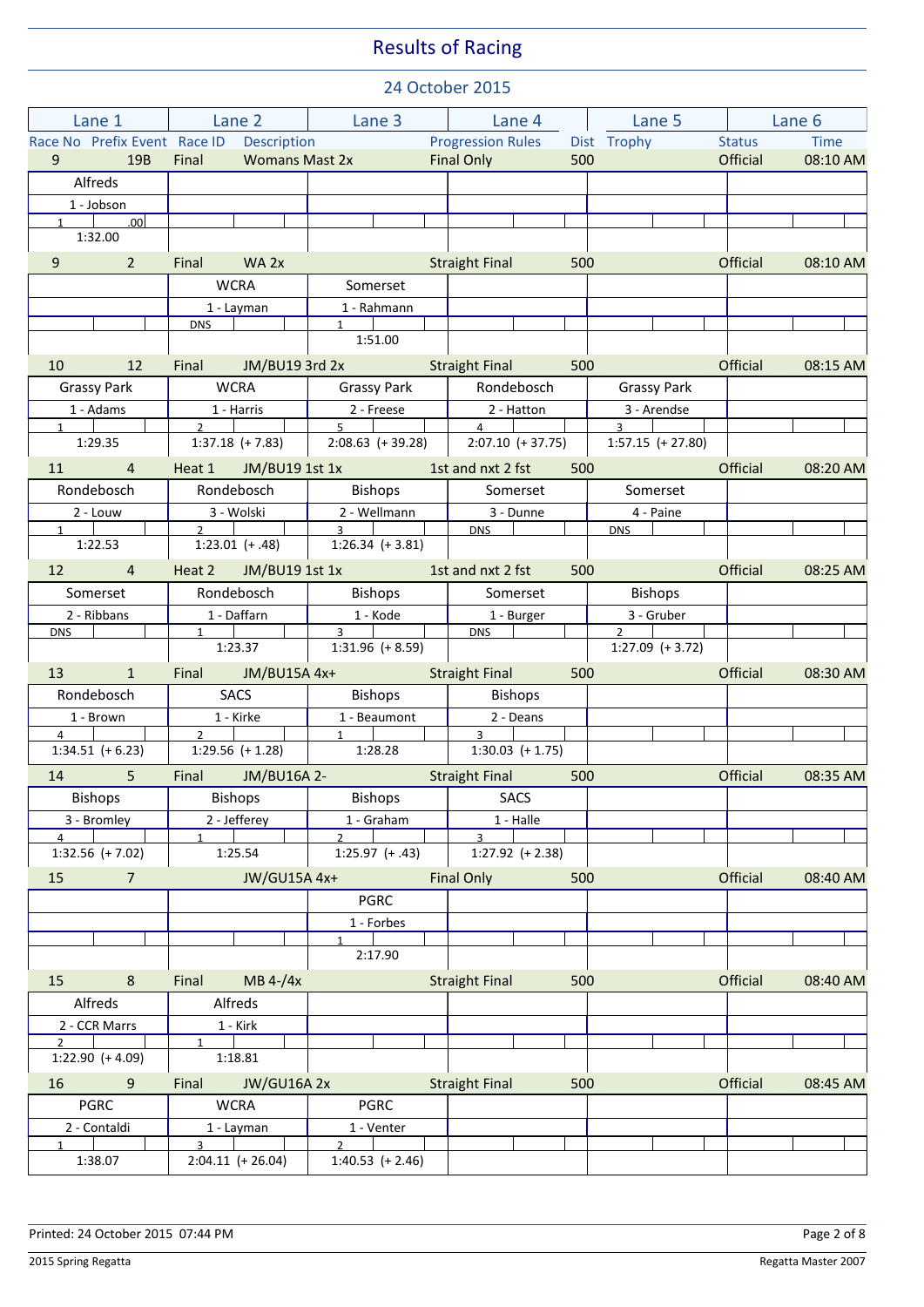| Lane 1                                                                                                                            | Lane 2                                                    |                                                                                                                | <b>Example 2</b> Lane 4 Lane 5       |     |             | Lane 6        |          |
|-----------------------------------------------------------------------------------------------------------------------------------|-----------------------------------------------------------|----------------------------------------------------------------------------------------------------------------|--------------------------------------|-----|-------------|---------------|----------|
|                                                                                                                                   | Race No Prefix Event Race ID Description                  |                                                                                                                | <b>Progression Rules</b>             |     | Dist Trophy | <b>Status</b> | Time     |
| 11<br>17<br><b>Contract Contract Contract Contract Contract Contract Contract Contract Contract Contract Contract Contract Co</b> | Final JM/BU19 2nd 1x                                      |                                                                                                                | <b>Straight Final</b>                | 500 |             | Official      | 08:50 AM |
| Rondebosch                                                                                                                        | <b>Bishops</b>                                            | Rondebosch                                                                                                     | Rondebosch                           |     |             |               |          |
| 3 - Sands                                                                                                                         | 1 - Cetywayo                                              | 2 - Duckitt                                                                                                    | 1 - Cohen                            |     |             |               |          |
| $2^{\circ}$<br>$1:33.06 (+ 4.10)$                                                                                                 | $\overline{4}$<br>$1:48.41 (+ 19.45)$                     | $1 \quad \blacksquare$<br>1:28.96                                                                              | $3^{\circ}$<br>$1:36.90 (+ 7.94)$    |     |             |               |          |
| 18 43                                                                                                                             | Final MB 1x                                               |                                                                                                                | <b>Straight Final Straight Final</b> | 500 |             | Official      | 08:55 AM |
|                                                                                                                                   | <b>WCRA</b>                                               | <b>WCRA</b>                                                                                                    |                                      |     |             |               |          |
|                                                                                                                                   | 2 - Chatewa<br>1                                          | 1 - Saidi<br><b>DNS</b>                                                                                        |                                      |     |             |               |          |
|                                                                                                                                   | 1:44.06                                                   |                                                                                                                |                                      |     |             |               |          |
| 19<br>13                                                                                                                          | Final JM/BU16B 2-                                         |                                                                                                                | <b>Straight Final</b>                | 500 |             | Official      | 09:00 AM |
| Rondebosch                                                                                                                        | <b>Bishops</b>                                            | Bishops                                                                                                        |                                      |     |             |               |          |
| 1 - Lekoma                                                                                                                        | 1 - Paine                                                 | 2 - von Bulow                                                                                                  |                                      |     |             |               |          |
| $\overline{3}$<br>$2:02.44 (+ 30.56)$                                                                                             | $2^{\circ}$<br>$1:40.69$ $(+ 8.81)$                       | $\overline{1}$<br>1:31.88                                                                                      |                                      |     |             |               |          |
| 20 4                                                                                                                              | Final JM/BU19 1st 1x                                      |                                                                                                                | <b>From Heats</b>                    | 500 |             | Official      | 09:05 AM |
| Rondebosch                                                                                                                        | Rondebosch                                                | Rondebosch                                                                                                     | Bishops                              |     |             |               |          |
| 3 - Wolski                                                                                                                        | 2 - Louw                                                  | 1 - Daffarn                                                                                                    | 2 - Wellmann                         |     |             |               |          |
| $\overline{4}$                                                                                                                    | $\overline{2}$                                            | 1                                                                                                              | $\overline{3}$                       |     |             |               |          |
| $1:21.13 (+ 5.76)$                                                                                                                | $1:17.15$ (+ 1.78)                                        | 1:15.37                                                                                                        | $1:20.70$ (+ 5.33)                   |     |             |               |          |
| 21 14                                                                                                                             | Final JM/BU15B 4x+                                        | and the state of the state of the state of the state of the state of the state of the state of the state of th | Straight Final 500                   |     |             | Official      | 09:10 AM |
| <b>Bishops</b>                                                                                                                    | Rondebosch                                                | Bishops                                                                                                        | Rondebosch                           |     |             |               |          |
| 2 - Williams                                                                                                                      | 2 - Labuschagne<br>$\overline{\phantom{a}3\phantom{a}}$   | $1 - Lee$                                                                                                      | 1 - Franz                            |     |             |               |          |
| <b>DNS</b>                                                                                                                        | $1:40.52$ (+ 9.08)                                        | $1 \quad$<br>1:31.44                                                                                           | $2^{\circ}$<br>$1:33.81$ (+ 2.37)    |     |             |               |          |
| 22 17                                                                                                                             | Final JM/BU15A 1x                                         | <u>a sa san</u>                                                                                                | <b>From Heats Example 2019</b>       | 500 |             | Official      | 09:15 AM |
| SACS                                                                                                                              | <b>Bishops</b>                                            | <b>Bishops</b>                                                                                                 | Bishops                              |     |             |               |          |
| 1 - Kirke                                                                                                                         | 1 - McAdam                                                | 2 - OBrien                                                                                                     | 3 - Craig                            |     |             |               |          |
| $\mathcal{P}$                                                                                                                     | $1 \quad \blacksquare$                                    | $3^{\circ}$                                                                                                    | $\overline{4}$                       |     |             |               |          |
| $1:29.59$ (+4.22)                                                                                                                 | 1:25.37                                                   | $1:29.81 (+ 4.44)$                                                                                             | $1:38.74$ (+ 13.37)                  |     |             |               |          |
| 23 <sup>2</sup><br>18                                                                                                             | Final JW/GU19 1st 2x Straight Final                       |                                                                                                                |                                      | 500 |             | Official      | 09:20 AM |
| <b>PGRC</b>                                                                                                                       |                                                           | WCRA   Somerset                                                                                                |                                      |     |             |               |          |
| $1 - Hill$<br>$\overline{3}$                                                                                                      | 1 - Dreyer                                                | 1 - Ryan                                                                                                       |                                      |     |             |               |          |
| $1:48.15 (+ 20.14)$                                                                                                               | $1:33.28$ (+5.27)                                         | 1:28.01                                                                                                        |                                      |     |             |               |          |
| 21<br>24                                                                                                                          | <b>JW/GU16B 2x</b>                                        |                                                                                                                | <b>Straight Final</b>                | 500 |             | Official      | 09:25 AM |
| <b>PGRC</b>                                                                                                                       | <b>PGRC</b>                                               | <b>PGRC</b>                                                                                                    |                                      |     |             |               |          |
| 3 - Williams                                                                                                                      | 1 - Lacey                                                 | 2 - Lowe                                                                                                       |                                      |     |             |               |          |
| Scratch                                                                                                                           | $\mathcal{P}$<br>$2:18.46 (+ 21.61)$                      | 1:56.85                                                                                                        |                                      |     |             |               |          |
| 19<br>25                                                                                                                          | Mast 2x<br>Final                                          |                                                                                                                | <b>Straight Final</b>                | 500 |             | Official      | 09:30 AM |
| Alfreds                                                                                                                           | Alfreds                                                   | Alfreds                                                                                                        |                                      |     |             |               |          |
| 3 - Adler                                                                                                                         | 2 - Vanlierde                                             | 1 - Moolenschot                                                                                                |                                      |     |             |               |          |
| $\overline{2}$<br>2.00<br>$1:25.32$ (+ 14.07)                                                                                     | $\overline{3}$<br>.00 <sub>1</sub><br>$1:30.20$ (+ 18.95) | $1$ 12.00<br>1:11.25                                                                                           |                                      |     |             |               |          |
| 26<br>28                                                                                                                          | Final<br>JM/BU16A 2x                                      |                                                                                                                | <b>Straight Final</b>                | 500 |             | Official      | 09:35 AM |
| SACS                                                                                                                              | Rondebosch                                                | Rondebosch                                                                                                     |                                      |     |             |               |          |
| 1 - White (U16C 2x)                                                                                                               | 2 - Ambler-Smith                                          | 1 - Banks                                                                                                      |                                      |     |             |               |          |
| $\overline{3}$<br>$1:44.57$ (+ 27.65)                                                                                             | $\mathcal{P}$<br>$1:22.95 (+ 6.03)$                       | $\mathbf{1}$<br>1:16.92                                                                                        |                                      |     |             |               |          |
|                                                                                                                                   |                                                           |                                                                                                                |                                      |     |             |               |          |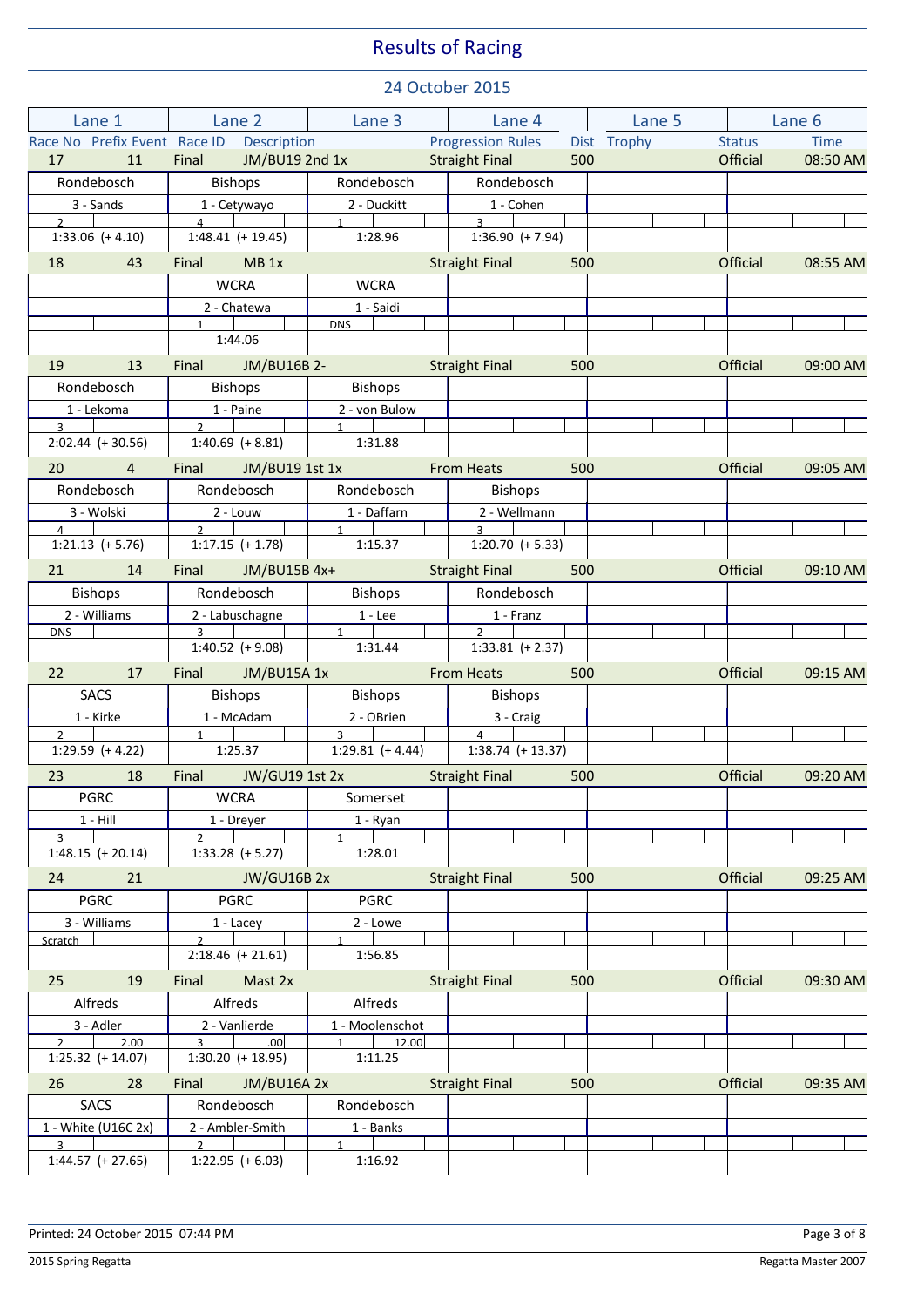| Lane 1                                   | <b>Lane 2</b>                                        | <b>Example 1</b> Lane 4 Lane 4         |                                             | Lane 5                                                |                 | Lane 6   |  |
|------------------------------------------|------------------------------------------------------|----------------------------------------|---------------------------------------------|-------------------------------------------------------|-----------------|----------|--|
| Race No Prefix Event Race ID Description |                                                      |                                        | <b>Progression Rules</b>                    | Dist Trophy                                           | <b>Status</b>   | Time     |  |
| 27 46                                    | Final JM/BU19 1st 4x+                                |                                        | <b>Straight Final</b><br>500                |                                                       | Official        | 09:40 AM |  |
| Bishops                                  | Rondebosch                                           | <b>Bishops</b>                         | Rondebosch                                  |                                                       |                 |          |  |
| 2 - Wellmann<br>$2 \quad \blacksquare$   | 1 - Louw<br>$1 \quad \blacksquare$                   | 1 - Barkai<br>$\overline{4}$           | 2 - Sands<br>$3^{\circ}$                    |                                                       |                 |          |  |
| $1:15.40 (+ 1.56)$                       | 1:13.84                                              | $1:25.28$ (+ 11.44)                    | $1:23.49 (+ 9.65)$                          |                                                       |                 |          |  |
| 28 24                                    | Final JW/GU15A 1x                                    | <u>and</u> a strong of                 | <b>Straight Final Straight Final</b><br>500 |                                                       | Official        | 10:00 AM |  |
| <b>PGRC</b>                              | <b>PGRC</b>                                          | <b>WCRA</b>                            |                                             |                                                       |                 |          |  |
| 2 - Forbes                               | 1 - Turner-Orton                                     | 1 - Prins                              |                                             |                                                       |                 |          |  |
| $1 \quad$<br>2:11.14                     | $\overline{2}$<br>$2:53.64 (+42.50)$                 | Scratch                                |                                             |                                                       |                 |          |  |
| 29 25                                    | Final JM/BU15B 1x                                    |                                        | <b>Straight Final</b><br>500                |                                                       | Official        | 10:05 AM |  |
| SACS                                     | <b>Bishops</b>                                       | Bishops                                | <b>WCRA</b>                                 | Rondebosch                                            |                 |          |  |
| 2 - Affleck                              | 2 - Rowand                                           | 1 - Deans                              | 1 - Foster                                  | 1 - Labuschagne                                       |                 |          |  |
| Scratch                                  | $\overline{3}$ $\overline{1}$<br>$1:59.59 (+ 24.47)$ | $\overline{2}$  <br>$1:44.31$ (+ 9.19) | $\overline{1}$<br>1:35.12                   | $\overline{4}$ $\overline{1}$<br>$2:38.72 (+1:03.60)$ |                 |          |  |
| 30 58                                    | Final JM/BU15D 1x                                    |                                        | 500<br><b>Straight Final</b>                |                                                       | Official        | 10:10 AM |  |
| <b>WCRA</b>                              | <b>SACS</b>                                          | Rondebosch                             |                                             |                                                       |                 |          |  |
| 1 - Chad                                 | 2 - Scheepers                                        | 1 - Omar                               |                                             |                                                       |                 |          |  |
| $\overline{2}$<br>$3:20.03 (+1:09.87)$   | Scratch                                              | 1<br>2:10.16                           |                                             |                                                       |                 |          |  |
|                                          |                                                      |                                        |                                             |                                                       |                 |          |  |
| 31 29<br>Alfreds                         | Final JW/GU16A 1x<br><b>PGRC</b>                     | <b>WCRA</b>                            | <b>Straight Final</b><br><b>PGRC</b>        | 500<br><b>WCRA</b>                                    | Official        | 10:15 AM |  |
| 1 - Gruber                               | 1 - Werner                                           | 1 - Layman                             | 2 - Venter                                  | 2 - Sias                                              |                 |          |  |
| $1 \quad \blacksquare$                   | $\overline{3}$                                       | <b>DNS</b>                             | $\overline{2}$                              | $\overline{4}$                                        |                 |          |  |
| 1:38.05                                  | $1:50.48$ (+ 12.43)                                  |                                        | $1:48.88$ (+ 10.83)                         | $2:28.56 (+ 50.51)$                                   |                 |          |  |
| $32 \qquad \qquad 32$                    | Final JM/BU19 2nd 4+                                 |                                        | <b>Straight Final Straight Final</b><br>500 |                                                       | Official        | 10:20 AM |  |
| <b>Bishops</b>                           | Rondebosch                                           | SACS                                   |                                             |                                                       |                 |          |  |
| 1 - Barkai<br>DQ.                        | 1 - Duckitt<br>$2^{\sim}$                            | 1 - Begg<br>$1 \quad$                  |                                             |                                                       |                 |          |  |
|                                          |                                                      | .00.                                   |                                             |                                                       |                 |          |  |
| 33<br>33                                 | <b>Example 18 JW/GU15B 1x</b>                        | a sa Tanzania.<br>Mga anggota          | 500<br><b>Straight Final</b>                |                                                       | Official        | 10:25 AM |  |
|                                          | PGRC                                                 | <b>PGRC</b>                            |                                             |                                                       |                 |          |  |
|                                          | 1 - McCann                                           | 2 - Kent                               |                                             |                                                       |                 |          |  |
|                                          | 2:27.13                                              | $\mathfrak{p}$<br>$3:39.50 (+1:12.37)$ |                                             |                                                       |                 |          |  |
| 34<br>34                                 | JM/BU15A 2x<br>Final                                 |                                        | <b>Straight Final</b><br>500                |                                                       | Official        | 10:30 AM |  |
| Rondebosch                               | <b>SACS</b>                                          | Rondebosch                             |                                             |                                                       |                 |          |  |
| 2 - Henry                                | 1 - Kirke                                            | 1 - Brown                              |                                             |                                                       |                 |          |  |
| $\mathbf{R}$                             | $\mathbf{1}$                                         | $\mathcal{P}$                          |                                             |                                                       |                 |          |  |
| $2:46.91 (+ 1:14.76)$                    | 1:32.15                                              | $1:36.25 (+ 4.10)$                     |                                             |                                                       |                 |          |  |
| 35<br>36                                 | JM/BU15C 1x<br>Final                                 |                                        | <b>Straight Final</b><br>500                |                                                       | Official        | 10:35 AM |  |
| Rondebosch                               | <b>Grassy Park</b>                                   | <b>SACS</b>                            | Rondebosch                                  |                                                       |                 |          |  |
| 3 - Kisten<br>$\mathbf{R}$               | 1 - Freese<br>$\mathbf{1}$                           | 1 - Khan<br>$\overline{4}$             | 1 - Murphy<br>$\mathcal{P}$                 |                                                       |                 |          |  |
| $1:56.27 (+ 11.60)$                      | 1:44.67                                              | $1:59.53$ (+ 14.86)                    | $1:53.06 (+ 8.39)$                          |                                                       |                 |          |  |
| 36<br>35                                 | Mast $4 - / 4x / 4x +$<br>Final                      |                                        | <b>Straight Final</b><br>500                |                                                       | <b>Official</b> | 10:40 AM |  |
|                                          | Alfreds                                              | Alfreds                                |                                             |                                                       |                 |          |  |
|                                          | 2 - CCR Coetzer                                      | 1 - Moolenschot                        |                                             |                                                       |                 |          |  |
|                                          | $\mathcal{P}$<br>$1:27.70 (+ 3.50)$                  | $\mathbf{1}$<br>1:24.20                |                                             |                                                       |                 |          |  |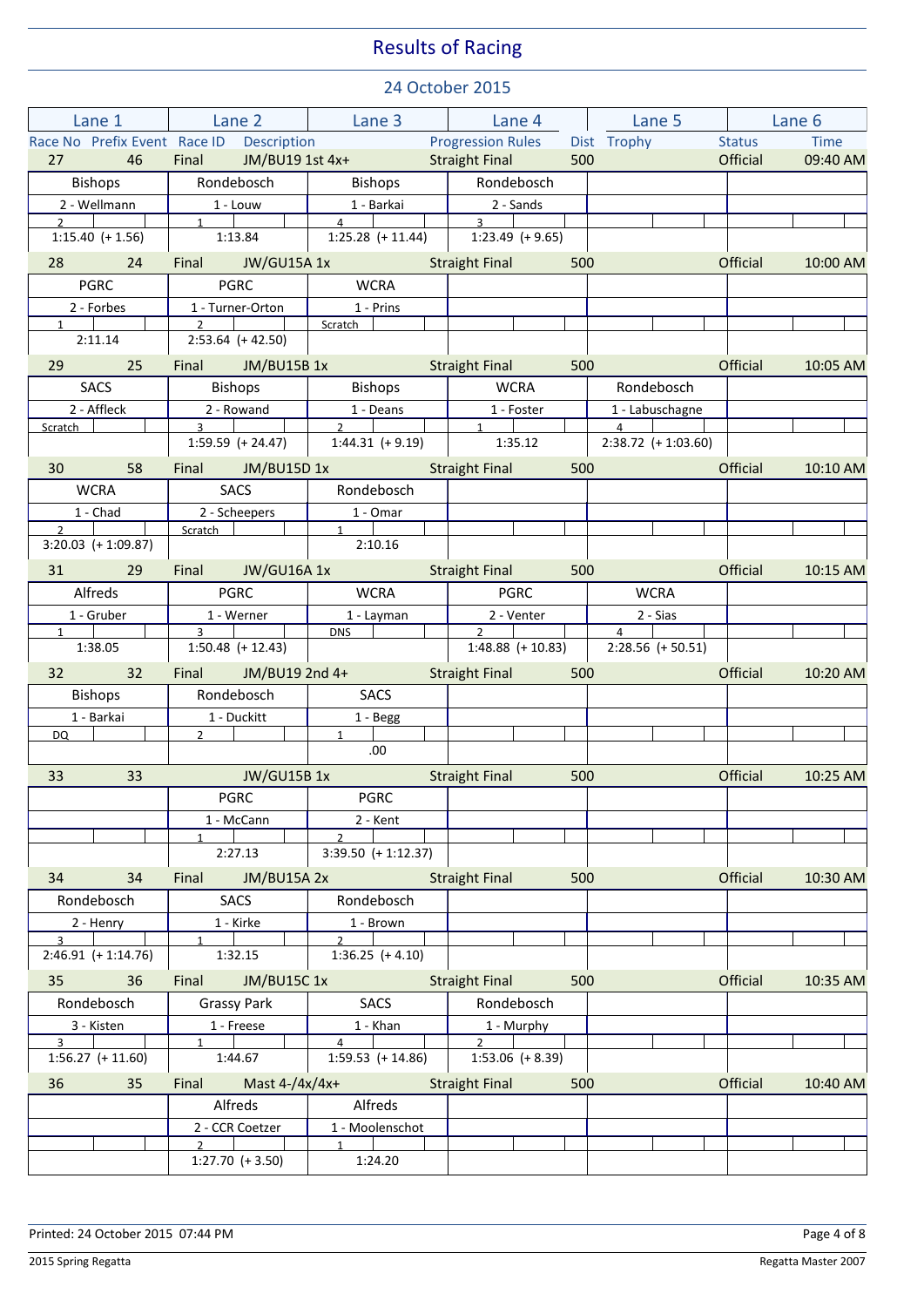| Lane 1                            | <b>Example 2</b> Lane 3 Lane 4 Lane 5 Lane 5 Lane 2 Lane 2 Lane 3 Lane 2 Lane 2 Lane 2 Lane 2 Lane 2 Lane 2 Lane 2 Lane 2 |                                                       |                                                                                        |                                    | Lane 6               |  |
|-----------------------------------|---------------------------------------------------------------------------------------------------------------------------|-------------------------------------------------------|----------------------------------------------------------------------------------------|------------------------------------|----------------------|--|
|                                   | Race No Prefix Event Race ID Description                                                                                  |                                                       | <b>Progression Rules</b>                                                               | Dist Trophy                        | Status Time          |  |
| 37 86                             | Final $MC 2x/2$ -                                                                                                         |                                                       | <b>Straight Final</b><br>500                                                           |                                    | Official<br>10:45 AM |  |
| Alfreds                           | Alfreds                                                                                                                   | Alfreds                                               |                                                                                        |                                    |                      |  |
| 3 - CCR Marrs                     | 2 - Irwin<br>$\overline{3}$ $\overline{1}$                                                                                | 1 - Brummer<br>$2^{\circ}$                            |                                                                                        |                                    |                      |  |
| $1 \quad \blacksquare$<br>1:38.03 | $2:11.18 (+ 33.15)$                                                                                                       | $1:44.53 (+ 6.50)$                                    |                                                                                        |                                    |                      |  |
| 38 6                              | Final MA 1x                                                                                                               |                                                       | 500<br><b>Straight Final</b>                                                           |                                    | Official<br>10:50 AM |  |
| Somerset                          | Somerset                                                                                                                  | Stellenbosch                                          | Somerset                                                                               | Somerset                           |                      |  |
| 2 - Dunne                         | 1 - Ribbans                                                                                                               |                                                       | 3 - Burger                                                                             | 4 - Paine                          |                      |  |
| $\mathbf{1}$                      | $\overline{4}$                                                                                                            | $5 -$                                                 | $\overline{2}$                                                                         | $3^{\circ}$                        |                      |  |
| 1:31.47                           | $1:38.33 (+6.86)$                                                                                                         | $1:47.18$ (+ 15.71)                                   | $1:35.40 (+3.93)$                                                                      | $1:37.77 (+ 6.30)$                 |                      |  |
| 39 37                             |                                                                                                                           | Final JW/GU19 1st 1x Straight Final                   | 500                                                                                    |                                    | Official<br>10:55 AM |  |
| Alfreds                           | <b>PGRC</b>                                                                                                               | <b>WCRA</b>                                           | Somerset                                                                               | Somerset                           |                      |  |
| 1 - Gruber                        | 1 - Stringer<br>$5 \sqrt{2}$                                                                                              | 1 - Dreyer                                            | 1 - Ryan                                                                               | 2 - Rahmann                        |                      |  |
| $1 \quad \blacksquare$<br>1:39.39 |                                                                                                                           | $\overline{4}$                                        | $\overline{3}$ $\overline{1}$<br>$1:51.89$ (+ 12.50) 1:46.74 (+ 7.35) 1:42.40 (+ 3.01) | $2 \sqrt{2}$<br>$1:42.14 (+ 2.75)$ |                      |  |
| 40 57                             | Final JM/BU16A 4+                                                                                                         |                                                       | <b>Straight Final Straight Final</b>                                                   | $500$ and $\sim$ $\sim$ $\sim$     | Official 11:00 AM    |  |
|                                   | <b>Bishops</b>                                                                                                            | Bishops                                               |                                                                                        |                                    |                      |  |
|                                   | 1 - Graham                                                                                                                | 2 - Paine                                             |                                                                                        |                                    |                      |  |
|                                   | $1 \quad \vert \quad \vert$                                                                                               | $\overline{2}$                                        |                                                                                        |                                    |                      |  |
|                                   |                                                                                                                           | $1:19.31$ 1:32.54 (+ 13.23)                           |                                                                                        |                                    |                      |  |
| 41 39                             |                                                                                                                           | <b>Example 10 IW/GU16B 1x</b>                         | <b>Straight Final</b><br>500                                                           |                                    | Official<br>11:05 AM |  |
| <b>PGRC</b>                       | PGRC                                                                                                                      | <b>PGRC</b>                                           |                                                                                        |                                    |                      |  |
| 3 - Contaldi                      | 1 - Power                                                                                                                 | 2 - Lowe                                              |                                                                                        |                                    |                      |  |
| $1 \quad \vert$<br>1:52.84        | DNS                                                                                                                       | $\overline{2}$<br>$2:04.93$ (+ 12.09)                 |                                                                                        |                                    |                      |  |
| 42 41                             | Final JM/BU15C 2x                                                                                                         |                                                       | <b>Straight Final</b><br>500                                                           |                                    | Official<br>11:10 AM |  |
| WCRA                              | Rondebosch                                                                                                                | Rondebosch                                            | <b>SACS</b>                                                                            |                                    |                      |  |
| 1 - Foster                        | 1 - Bell                                                                                                                  | 2 - Du Plooy                                          | 1 - Khan                                                                               |                                    |                      |  |
| $1 \quad$                         | $\overline{3}$ $\overline{1}$ $\overline{1}$                                                                              | $\sim$ 4 $\mid$ $\mid$                                | $\overline{\phantom{a}}$                                                               |                                    |                      |  |
| 1:35.51                           |                                                                                                                           | 1:55.61 (+ 20.10) 2:08.71 (+ 33.20) 1:47.56 (+ 12.05) |                                                                                        |                                    |                      |  |
| 43<br>47                          | Final JM/BU19 1st 4+                                                                                                      |                                                       | Straight Final 500                                                                     |                                    | Official<br>11:15 AM |  |
|                                   |                                                                                                                           | Rondebosch   SACS   Bishops                           |                                                                                        |                                    |                      |  |
|                                   | 1 - Louw<br>$\mathbf{1}$                                                                                                  | 1 - Nagel<br>$\mathcal{P}$                            | 2 - Mewett (4-)<br>$\mathbf{R}$                                                        |                                    |                      |  |
|                                   | 1:13.67                                                                                                                   | $1:15.15 (+ 1.48)$                                    | $1:16.77$ (+ 3.10)                                                                     |                                    |                      |  |
| 44<br>44                          | <b>JW/GU15C1x</b>                                                                                                         |                                                       | <b>Straight Final</b><br>500                                                           |                                    | Official<br>11:20 AM |  |
|                                   | <b>PGRC</b>                                                                                                               | <b>PGRC</b>                                           |                                                                                        |                                    |                      |  |
|                                   | 1 - Stringer A                                                                                                            | 2 - Lovric                                            |                                                                                        |                                    |                      |  |
|                                   | $\mathbf{1}$                                                                                                              | $\overline{2}$                                        |                                                                                        |                                    |                      |  |
|                                   | 2:16.93                                                                                                                   | $3:42.12$ (+ 1:25.19)                                 |                                                                                        |                                    |                      |  |
| 45<br>26                          | MB <sub>2x</sub><br>Final                                                                                                 |                                                       | <b>Final Only</b><br>500                                                               |                                    | Official<br>11:25 AM |  |
| Alfreds                           |                                                                                                                           |                                                       |                                                                                        |                                    |                      |  |
| 1 - Dolman<br>$\mathbf{1}$        |                                                                                                                           |                                                       |                                                                                        |                                    |                      |  |
| 1:31.09                           |                                                                                                                           |                                                       |                                                                                        |                                    |                      |  |
| 45<br>45                          | Final<br>MA <sub>2x</sub>                                                                                                 |                                                       | <b>Straight Final</b><br>500                                                           |                                    | Official<br>11:25 AM |  |
|                                   | Somerset                                                                                                                  | Somerset                                              | Alfreds                                                                                |                                    |                      |  |
|                                   | 2 - Paine                                                                                                                 | 1 - Ribbans                                           | 1 - Pappas                                                                             |                                    |                      |  |
|                                   | $\mathcal{L}$                                                                                                             | $\mathbf{R}$                                          | $\mathbf{1}$                                                                           |                                    |                      |  |
|                                   | $1:20.96 (+ 3.33)$                                                                                                        | $1:25.73$ (+ 8.10)                                    | 1:17.63                                                                                |                                    |                      |  |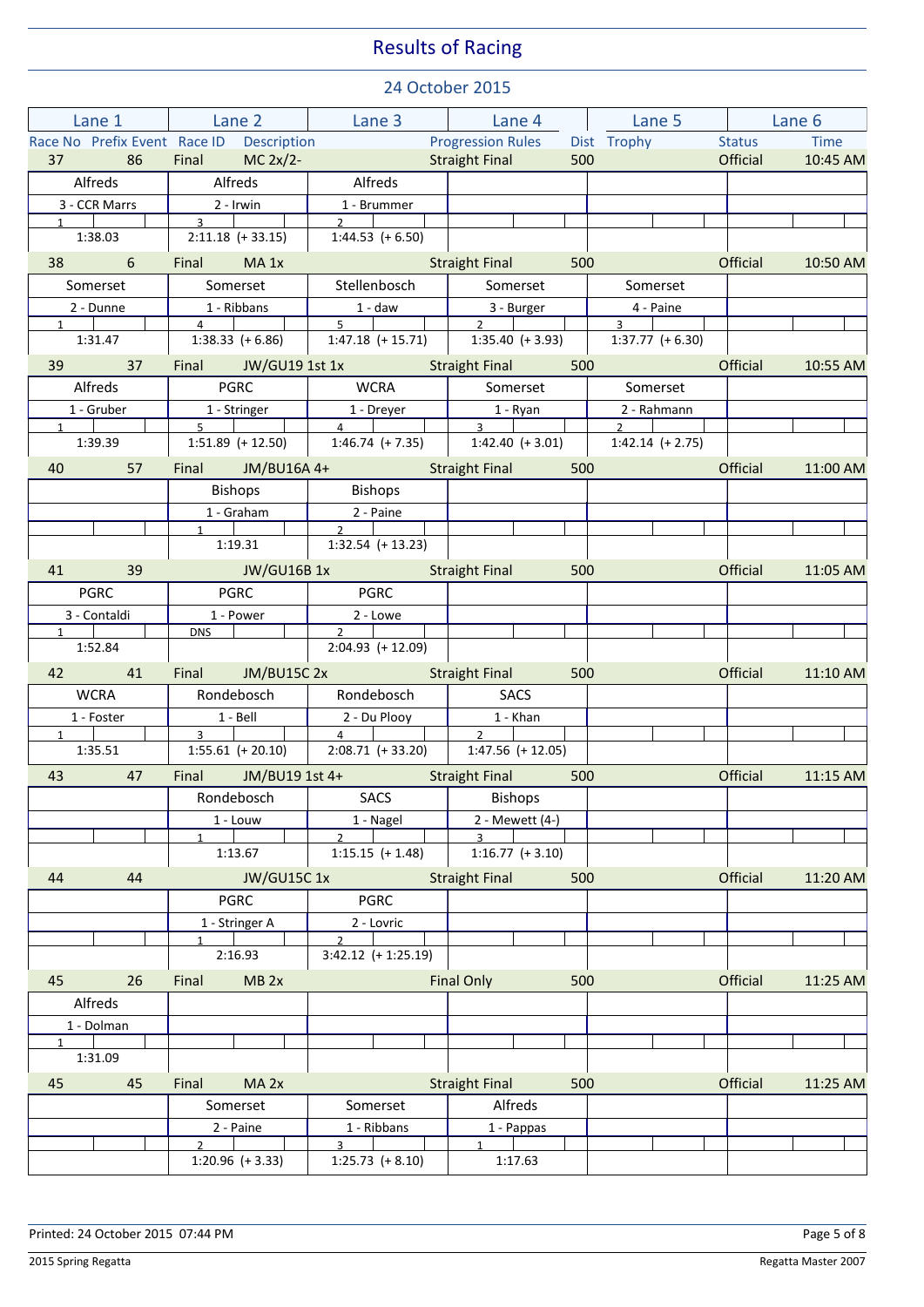| Lane 1                              | Lane 2                                   | Lane 3                                | Lane 4                                | Lane 5                            | Lane 6                       |  |
|-------------------------------------|------------------------------------------|---------------------------------------|---------------------------------------|-----------------------------------|------------------------------|--|
|                                     | Race No Prefix Event Race ID Description |                                       | <b>Progression Rules</b>              | Dist Trophy                       | <b>Status</b><br><b>Time</b> |  |
| 46<br>49                            | Final<br><b>JM/BU15B 2x</b>              |                                       | <b>Straight Final</b><br>500          |                                   | Official<br>11:30 AM         |  |
| Rondebosch                          | <b>Bishops</b>                           | SACS                                  | <b>Bishops</b>                        | Rondebosch                        |                              |  |
| 1 - Clifton                         | 2 - Luke                                 | 1 - Walters                           | 1 - Sandell                           | 2 - Manjra                        |                              |  |
| $2^{\circ}$<br>$1:45.25 (+ 2.96)$   | 5 <sup>7</sup><br>$5:01.78 (+3:19.49)$   | $\overline{4}$<br>$2:02.19$ (+ 19.90) | $1 \quad$<br>1:42.29                  | $3^{\circ}$<br>$1:54.02 (+11.73)$ |                              |  |
| 48<br>51                            | <b>JW/GU16C1x</b>                        |                                       | <b>Straight Final</b><br>500          |                                   | Official<br>11:40 AM         |  |
| <b>PGRC</b>                         | <b>PGRC</b>                              | <b>PGRC</b>                           |                                       |                                   |                              |  |
| 3 - Carruthers<br>$\overline{3}$    | $1 -$ Lacey<br>$1 \quad \blacksquare$    | 2 - Warrin<br>$2^{\circ}$             |                                       |                                   |                              |  |
| $3:26.71 (+ 1:00.78)$               | 2:25.93                                  | $2:26.12 (+.19)$                      |                                       |                                   |                              |  |
| 56<br>49                            | Final<br>JM/BU16A 4x+                    |                                       | <b>Straight Final</b><br>500          |                                   | Official<br>11:45 AM         |  |
| <b>Bishops</b>                      | Rondebosch                               |                                       |                                       |                                   |                              |  |
| 1 - Pitman                          | 1 - Ambler-Smith                         |                                       |                                       |                                   |                              |  |
| $2^{\circ}$                         | $1 \quad$<br>.00.                        |                                       |                                       |                                   |                              |  |
| 49<br>94                            | JM/BU16B 4x+<br>Final                    |                                       | 500<br><b>Straight Final</b>          |                                   | Official<br>11:45 AM         |  |
|                                     |                                          | <b>Bishops</b>                        | Rondebosch                            |                                   |                              |  |
|                                     |                                          | 1 - Wonfor                            | 1 - Lekoma                            |                                   |                              |  |
|                                     |                                          | $\mathbf{1}$<br>.00.                  | $2^{\circ}$                           |                                   |                              |  |
|                                     | <b>Womans Mast 1x</b>                    |                                       |                                       |                                   | Official                     |  |
| 51<br>53B                           | Final<br>Alfreds                         |                                       | <b>Straight Final</b><br>500          |                                   | 11:55 AM                     |  |
|                                     | 1 - Jobson                               |                                       |                                       |                                   |                              |  |
|                                     | 1<br>.00                                 |                                       |                                       |                                   |                              |  |
|                                     | 2:03.19                                  |                                       |                                       |                                   |                              |  |
| 51<br>54                            | JW/GU19 2nd 1x                           |                                       | <b>Straight Final</b><br>500          |                                   | <b>Official</b><br>11:55 AM  |  |
|                                     |                                          | <b>PGRC</b>                           |                                       |                                   |                              |  |
|                                     |                                          | $1 - Hill$                            |                                       |                                   |                              |  |
|                                     |                                          | 1<br>1:55.34                          |                                       |                                   |                              |  |
| 52<br>60                            | JM/BU19 2nd 2x<br>Final                  |                                       | <b>Straight Final</b><br>500          |                                   | Official<br>12:00 PM         |  |
| Rondebosch                          | Rondebosch                               | Bishops                               | Rondebosch                            |                                   |                              |  |
| 3 - Philander                       | 2 - Karbary                              | 1 - Moore                             | $1 -$ Ikin                            |                                   |                              |  |
| $\overline{3}$                      | $\overline{2}$                           | $\overline{3}$                        | $\mathbf{1}$<br>.00.                  |                                   |                              |  |
| 53<br>65                            | Final<br>JM/BU19 1st 2x                  |                                       | <b>From Heats</b><br>500              |                                   | Official<br>12:05 PM         |  |
| Somerset                            | Rondebosch                               | <b>Bishops</b>                        | Rondebosch                            |                                   |                              |  |
| $2 - D$ unne                        | 1 - Louw                                 | 1 - Rossouw                           | 3 - Sands                             |                                   |                              |  |
| $\mathfrak{p}$<br>$1:18.31 (+ .47)$ | $\mathbf{1}$<br>1:17.84                  | $\mathbf{a}$<br>$1:24.72$ (+6.88)     | $\overline{4}$<br>$1:28.94 (+ 11.10)$ |                                   |                              |  |
| 55<br>67                            | JM/BU19 1st 2-<br>Final                  |                                       | <b>Straight Final</b><br>500          |                                   | Official<br>12:15 PM         |  |
| <b>Bishops</b>                      | <b>SACS</b>                              | <b>Bishops</b>                        | <b>Bishops</b>                        | <b>SACS</b>                       |                              |  |
| 2 - Pienaar                         | 1 - Nagel                                | 1 - Wehmeyer                          | 3 - Faure                             | 2 - Begg                          |                              |  |
| $\overline{3}$                      | $\overline{2}$                           | 5 <sup>1</sup>                        | $\mathbf{1}$<br>.00.                  | 4                                 |                              |  |
| 56<br>68                            | WA 1x<br>Final                           |                                       | <b>Straight Final</b><br>500          |                                   | Official<br>12:20 PM         |  |
|                                     | Somerset                                 | Somerset                              |                                       |                                   |                              |  |
|                                     | 1 - Ryan                                 | 2 - Rahmann                           |                                       |                                   |                              |  |
|                                     |                                          | $\mathcal{P}$                         |                                       |                                   |                              |  |
|                                     | 1:37.45                                  | $1:39.23$ (+ 1.78)                    |                                       |                                   |                              |  |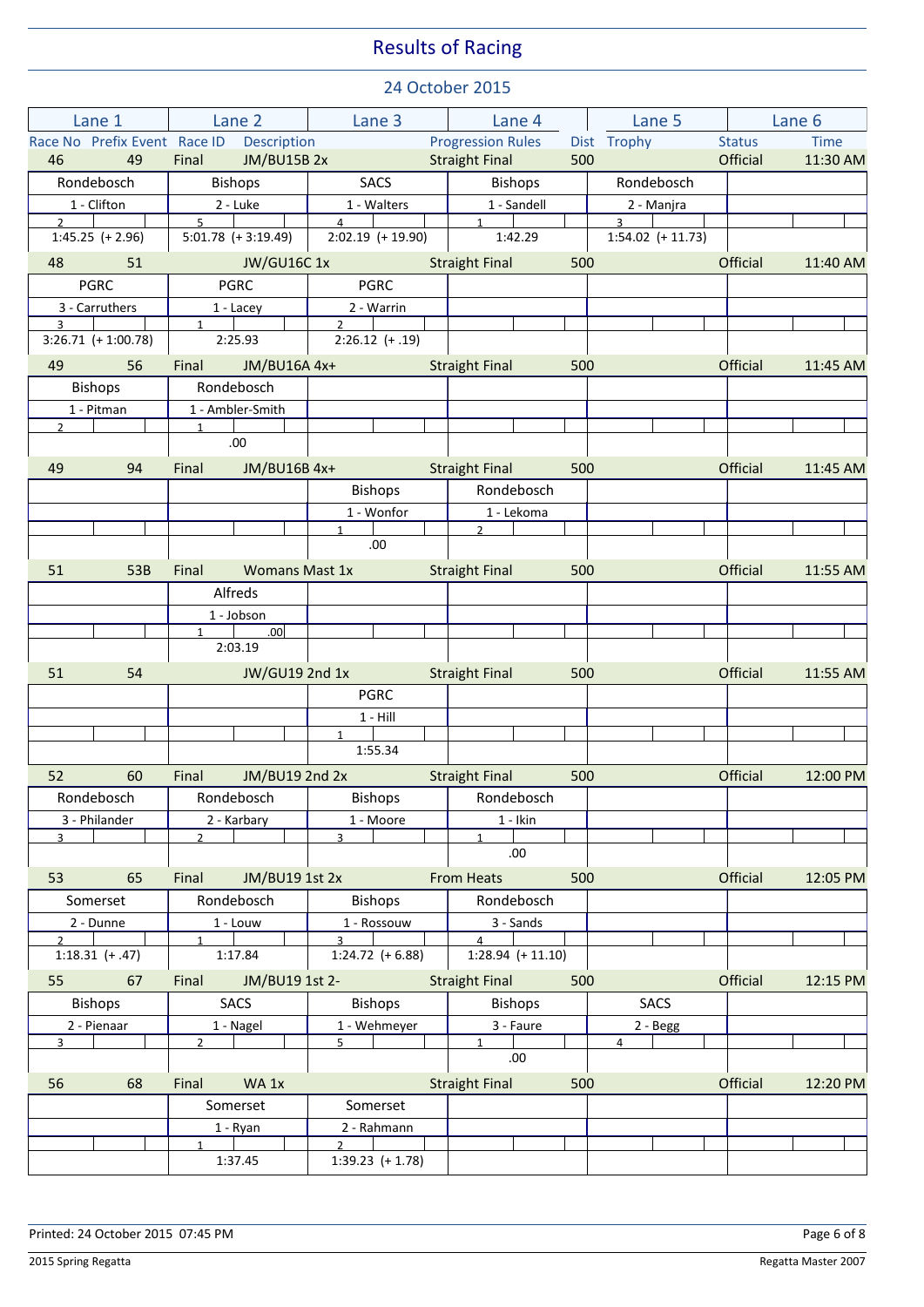|              | Lane 1            | Lane 2                                   |                      | Lane 3                               |  | Lane 4                   |     | Lane 5      |                 | Lane 6      |
|--------------|-------------------|------------------------------------------|----------------------|--------------------------------------|--|--------------------------|-----|-------------|-----------------|-------------|
|              |                   | Race No Prefix Event Race ID Description |                      |                                      |  | <b>Progression Rules</b> |     | Dist Trophy | <b>Status</b>   | <b>Time</b> |
| 57           | 69                | Final                                    | JM/BU16A 8+          |                                      |  | <b>Straight Final</b>    | 500 |             | Official        | 12:25 PM    |
|              |                   |                                          | <b>Bishops</b>       | <b>Bishops</b>                       |  |                          |     |             |                 |             |
|              |                   |                                          | 2 - Paine (U16B 8+)  | 1 - Graham                           |  |                          |     |             |                 |             |
|              |                   | $\mathcal{P}$                            | $1:23.05 (+ 9.78)$   | $\mathbf{1}$<br>1:13.27              |  |                          |     |             |                 |             |
| 58           | 75                |                                          | Mast 8+              |                                      |  | <b>Straight Final</b>    | 500 |             | <b>Official</b> | 12:40 PM    |
|              | Alfreds           |                                          | Alfreds              | Alfreds                              |  |                          |     |             |                 |             |
|              | 2 - Hager         |                                          | 1 - Kirk             | 3 - CCR Marrs                        |  |                          |     |             |                 |             |
| <b>DNS</b>   |                   | 1                                        | 1:21.21              | $\mathfrak{D}$<br>$1:23.03$ (+ 1.82) |  |                          |     |             |                 |             |
| 59           | 64                | Final                                    | JM/BU19 3rd 4x+      |                                      |  | <b>Straight Final</b>    | 500 |             | Official        | 12:35 PM    |
|              |                   |                                          | <b>Grassy Park</b>   | Rondebosch                           |  |                          |     |             |                 |             |
|              |                   |                                          | 1 - Freese           | 1 - Muller                           |  |                          |     |             |                 |             |
|              |                   | $\overline{2}$                           |                      | 1<br>.00.                            |  |                          |     |             |                 |             |
| 61           | 22                | Final                                    | <b>MA 2-</b>         |                                      |  | <b>Straight Final</b>    | 500 |             | <b>Official</b> | 12:45 PM    |
|              |                   |                                          |                      | Stellenbosch                         |  |                          |     |             |                 |             |
|              |                   |                                          |                      | $1 - daw$                            |  |                          |     |             |                 |             |
|              |                   |                                          |                      | Scratch                              |  |                          |     |             |                 |             |
|              |                   |                                          |                      |                                      |  |                          |     |             |                 |             |
| 61           | 73                | Final                                    | JM/BU19 3rd 2-       |                                      |  | <b>Straight Final</b>    | 500 |             | Official        | 12:45 PM    |
|              | <b>SACS</b>       |                                          | Rondebosch           |                                      |  |                          |     |             |                 |             |
|              | 1 - Galloway      |                                          | 1 - Byrne            |                                      |  |                          |     |             |                 |             |
| Scratch      |                   | Scratch                                  |                      |                                      |  |                          |     |             |                 |             |
| 63           | 77                |                                          | JW/GU16A 4x+         |                                      |  | <b>Straight Final</b>    | 500 |             | Official        | 12:55 PM    |
|              |                   |                                          | <b>PGRC</b>          | <b>PGRC</b>                          |  |                          |     |             |                 |             |
|              |                   |                                          | 2 - Power            | 1 - Contaldi                         |  |                          |     |             |                 |             |
|              |                   | $\overline{2}$                           |                      | $\mathbf{1}$                         |  |                          |     |             |                 |             |
|              |                   |                                          |                      | .00.                                 |  |                          |     |             |                 |             |
| 64           | 83                | Final                                    | JM/BU15 8x+          |                                      |  | <b>Straight Final</b>    | 500 |             | Official        | 01:00 PM    |
|              |                   |                                          | <b>Rondebosch</b>    | <b>Bishops</b>                       |  |                          |     |             |                 |             |
|              |                   |                                          | $1 - Brown$          | 1 - McAdam                           |  |                          |     |             |                 |             |
|              |                   | $\overline{2}$                           | $2:51.40 (+1:26.24)$ | $\mathbf{1}$<br>1:25.16              |  |                          |     |             |                 |             |
| 65           | 91                | Final                                    | JM/BU16A 1x          |                                      |  | <b>From Heats</b>        | 500 |             | Official        | 01:05 PM    |
|              | <b>SACS</b>       |                                          | Rondebosch           | Rondebosch                           |  | <b>Bishops</b>           |     |             |                 |             |
|              | 2 - Nordoff       |                                          | 1 - Banks            | 2 - Bezuidenhout                     |  | $2 - Kirsh$              |     |             |                 |             |
| Scratch      |                   | $\mathbf{1}$                             | .00.                 | $\mathfrak{p}$                       |  | $\overline{3}$           |     |             |                 |             |
| 66           | 95                |                                          | <b>OLD BOYS RACE</b> |                                      |  | <b>Final Only</b>        | 500 |             | <b>Official</b> | 01:10 PM    |
|              |                   |                                          | Rondebosch           | <b>SACS</b>                          |  | Alfreds                  |     |             |                 |             |
|              |                   |                                          | 1 - Brummer          | 1 - Marsh                            |  | 1 - Alfreds (Composite)  |     |             |                 |             |
|              |                   | $\mathbf{1}$                             |                      | $2^{\circ}$                          |  | $\overline{3}$           |     |             |                 |             |
|              |                   |                                          | 1:05.46              | $1:13.85$ (+8.39)                    |  | $1:17.32$ (+ 11.86)      |     |             |                 |             |
| 67           | 35B               | Final                                    | Womans Mast 4x+      |                                      |  | <b>Straight Final</b>    | 500 |             | Official        | 01:15 PM    |
|              | Alfreds           |                                          |                      |                                      |  |                          |     |             |                 |             |
| $\mathbf{1}$ | 1 - Jobson<br>.00 |                                          |                      |                                      |  |                          |     |             |                 |             |
|              | 2:04.78           |                                          |                      |                                      |  |                          |     |             |                 |             |